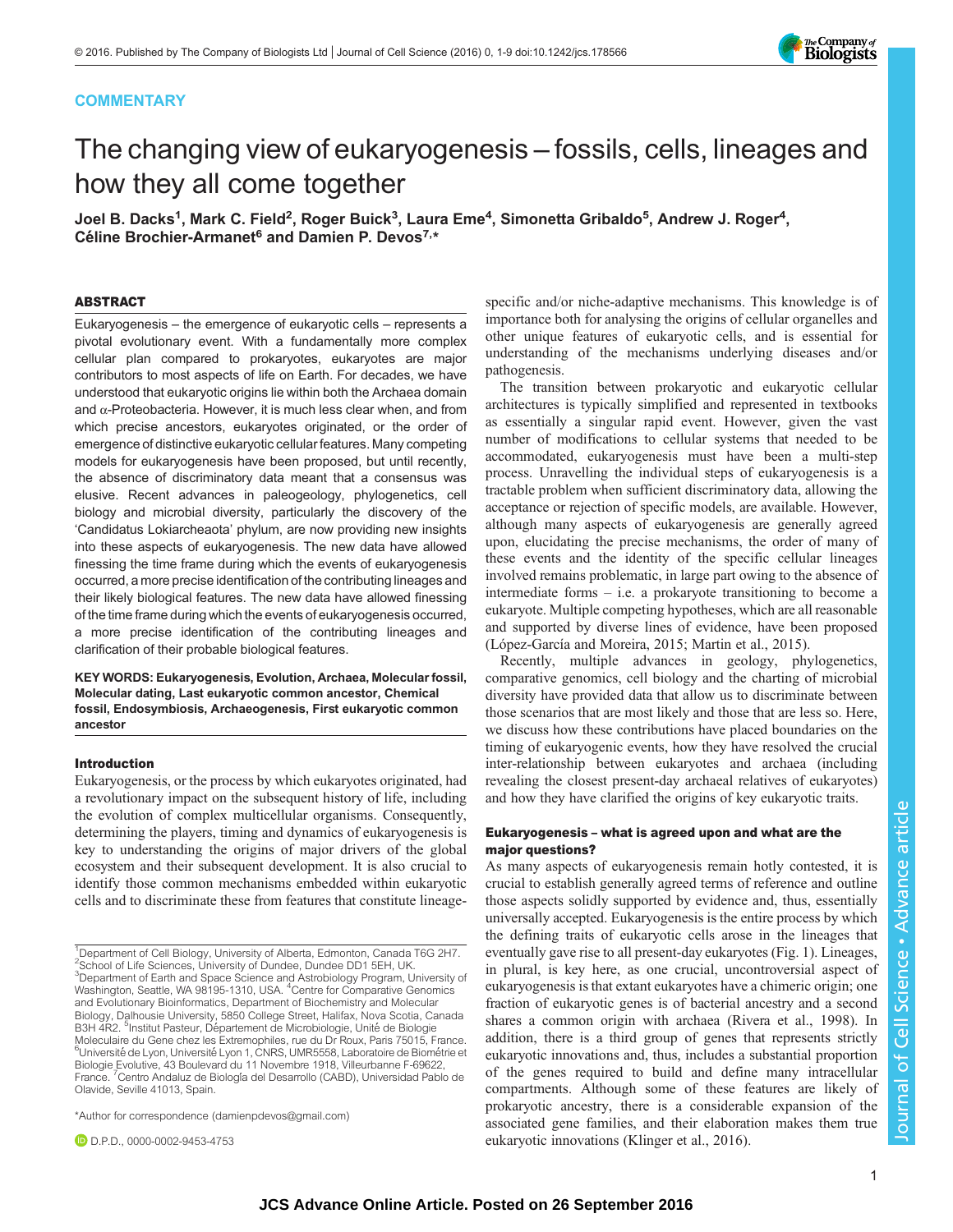<span id="page-1-0"></span>

Fig. 1. Events leading to eukaryogenesis. (A) The major events involved in eukaryogenesis, from a cellular architecture and organelle perspective are shown here, with the earliest to the left. Noted at the top are two transitional periods – the first occurs between the ancestor of the closest archaeal lineage to eukaryotes (last archaeal common ancestor; LACA) and the first eukaryotic common ancestor (FECA). The second transition occurs between the FECA and the development of the full complement of traits common to the last common ancestor of all eukaryotes (LECA). The possible cellular architecture of these ancestors is shown based on attributes that have been defined as being present in the archaeal and α-proteobacterial lineages contributing to eukaryotes, such as the emergence of more complex internal cellular structures, crucially the nucleus (in blue), mitochondria (purple) and a primordial endomembrane organelle (teal). Their order of acquisition is unclear; hence, three possibilities are shown with the nucleus, mitochondria or primordial endomembrane organelle differentiating first. Permutations of concurrent trait origins are not illustrated for simplicity nor are additional cellular features. It remains unclear how early before the LECA that all the features of modern eukaryotes emerged. Possible ancestral homologues of various molecular systems have recently been identified within the TACK lineages of Archaea and were, therefore, present before the FECA, including cytoskeletal proteins and building blocks of the membrane trafficking system (GTPases and longins). (B) Relationships between archaeal, bacterial and eukaryotic lineages, illustrating key symbioses, speciation events and landmarks. Bacteria are shown in brown, Archaea in teal and Eukaryota in red. The earliest times are to the left, and the present day and extant lineages to the right. Selected extant lineages are shown as representative diagrams, with the exception of the Lokiarchaeum (Loki) described recently and closely related to eukaryotes and TACK, but for which no cellular data are available. Key early events are: differentiation of archaea from the last archaeal common ancestor (LACA, teal), differentiation of the first eukaryotic common ancestor (FECA, red) from the ancestor of the archaeal lineage that is closer to eukaryotes and acquisition of the mitochondrion from an αprotobacterial donor (purple). Later events include: extinction of transitional eukaryotic forms and radiation from their last eukaryotic common ancestor (LECA, red). The branching position of Lokiarchaeum as the sister to eukaryotes remains to be confirmed at present.

Teasing apart eukaryogenesis involves conceptually overlapping aspects (Fig. 1). A cell biology aspect relates to the origins and order of acquisition of those features that would convert a recognisably prokaryotic organism into one that possessed one or more cellular traits, such that it would become, by common meaning 'eukaryotic' (Fig. 1A). Phylogenetic and paleontological aspects relate to the underlying timeline for these acquisitions. How long did this process take and what are some of the useful defined landmarks on the timeline, which can serve as points before or after which certain traits can be inferred to have evolved

Most intuitive of these landmarks is the last eukaryotic common ancestor (LECA) ([Makarova et al., 2005](#page-8-0)). By definition, this is the most recent common ancestral eukaryotic cell (or possibly an interbreeding population) from which all modern eukaryotes are derived. The LECA can be reconstructed by comparative ultrastructural and genomic studies across the current diversity of eukaryotic cells ([Dacks and Doolittle, 2001\)](#page-7-0). Such studies have shown that LECA was already complex in many aspects, such as the presence of protein families for compartmentalisation of the cytoplasm [\(Koonin, 2010; Koumandou et al., 2013\)](#page-7-0). Equally important, but more nebulous, is the first eukaryotic common ancestor  $(FECA) - i.e.$  the first ancestor of the eukaryotic lineage. This is the latest branching point at which the eukaryote lineage and its closest extant relatives separated. FECA and LECA represent the oldest and youngest boundaries between which eukaryogenesis itself occurred (Fig. 1B).

With these landmarks established, the fundamental issue can be distilled to the following question: from which ancestors did these key eukaryotic traits originate and in what order did they emerge? The list of traits to be accounted for includes the nucleus, the cytoskeleton, the mitochondrion and the endomembrane system – i.e. the endoplasmic reticulum (ER), Golgi and endosomes. Additional traits associated with genome functions (e.g. linear chromosomes with telomeres, spliceosomal introns, a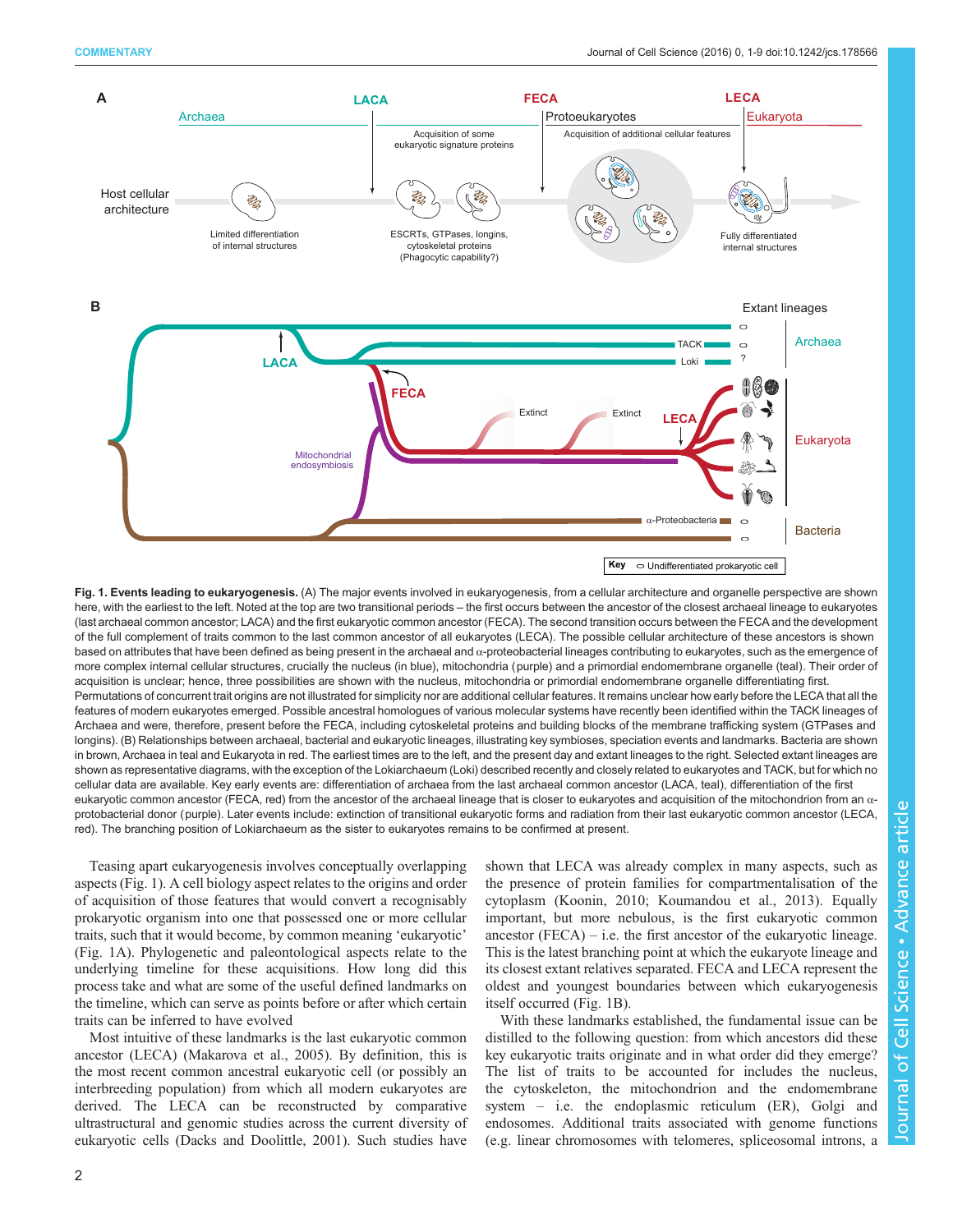<span id="page-2-0"></span>large genome size and RNA splicing), as well as associated cellular features and capabilities (e.g. lipid biosynthesis, mitosis, meiosis) must also be accounted for. Some of these are not uniquely eukaryotic, and there are abundant examples of similar prokaryotic features or even molecular analogues ([Devos et al., 2014](#page-7-0)). For example, some prokaryotes can be as large as typical eukaryotic cells ([Schulz et al., 2009\)](#page-8-0), and some eukaryotes can be as small as prokaryotes [e.g. picoeukaryotes ([Simon et al., 2015\)](#page-8-0)]. Similarly, prokaryotes can have small linear chromosomes (e.g. Borrelia burgdorferi) or very large genomes (e.g. Sorangium cellulosum has a genome of >13 Mb). Moreover, many prokaryotes have internal membranes and structures that strongly resemble organelles, such as the anammoxosome in 'Candidatus Brocadia anammoxidans' [\(Neumann et al., 2014](#page-8-0)). The key challenge is to distinguish functional analogy from true homology and, hence, the convergent evolution of features from homologies arising through direct descent [\(McInerney et al., 2011\)](#page-8-0).

A clear way forward is to identify the prokaryotic origins of these individual eukaryotic traits. The evidence supporting mitochondria as being derived from an  $\alpha$ -proteobacterium was originally deeply contentious, but once this was accepted, it provided a powerful explanation for the origins of certain key eukaryotic traits. For instance, if the genes that encode the proteins underlying a trait  $-$  i.e. in this case, mitochondrial function  $-$  are demonstrated to be either only present in α-Proteobacteria or only in taxa most closely related to them, a mitochondrial ancestry for this trait can then be inferred (Fig. 2, trait 1). Evidence of precisely this sort can be found for aerobic mitochondrial energygenerating pathways, and for mitochondrial systems such as mitochondrial protein translocation and the iron–sulfur (Fe-S) cluster pathway (for example, see [Müller et al., 2012](#page-8-0)). Because

many of the genes of  $\alpha$ -proteobacterial origin are encoded in the eukaryotic nucleus, the origin of a fraction of the bacteria-derived eukaryotic gene set is explained by endosymbiotic gene transfer.

Spurred by progress in understanding the origin of mitochondrial traits, the role of mitochondria in eukaryogenesis has been at the centre of debate (O'[Malley, 2010\)](#page-8-0). The main arguments essentially revolve around details of mitochondrial provenance, the timing of acquisition and whether the advent of a mitochondrion was a necessary prerequisite for the origin of eukaryotes [\(Lane and](#page-7-0) [Martin, 2010\)](#page-7-0). It is still unclear if acquisition of the mitochondrial precursor ultimately led to a significant advantage in terms of the energy available to the nascent eukaryote. However, the key questions are: firstly, whether this was an early event, and secondly, whether or not it was necessary in order to meet the energetic demands of the more complex eukaryotic architecture [\(Lynch and](#page-8-0) [Marinov, 2015\)](#page-8-0). Alternatively, some (or most) of the eukaryotic machinery – specifically membrane transport systems, including those involved in phagocytosis – could have evolved earlier and facilitated acquisition of the α-proteobacterium [\(Koumandou et al.,](#page-7-0) [2013\)](#page-7-0).

Although the connection between eukaryotes and  $\alpha$ proteobacteria, through the origin of mitochondria, is now uncontested, the evolutionary relationship between eukaryotes and Archaea has been much less clear ([Gribaldo et al., 2010\)](#page-7-0). The discovery of the Archaea is rightly considered one of the most important advances in modern evolutionary biology [\(Woese and](#page-8-0) [Fox, 1977\)](#page-8-0) and raised the possibility of several alternative scenarios with regard to the relationship between Archaea and eukaryotes. The distinction between the Archaea and Bacteria domains was confirmed by rooting the three-domains of life using pairs of anciently duplicated genes [\(Gogarten et al., 1989](#page-7-0); [Gribaldo and](#page-7-0)



Fig. 2. Inference of feature evolution based on the phylogenetic relationship of Eukaryota and Archaea. The classic view of the tree of life places the eukaryotes (red), bacteria (brown) and archaea (teal) as distinct domains, with the eukaryotes and archaea more closely related to each other than either is to the bacteria (three-domain tree of life). More recent evidence quite convincingly supports the notion of the emergence of eukaryotes from within the archaea, and, specifically, from a lineage close to the TACK archaea (teal, red outline) (two-domain tree of life). This has a profound impact on the origins of eukaryotes and how specific traits (blue and grey) arose. For example, if bacteria and eukaryotes share a given state for a specific trait (grey circles) that is distinct from the Archaea (open grey circles), then the distribution can be explained in the frame of the three-domain model by a trait state change at the root of the Archaea, switching from closed to open grey. However, the same distribution is explained as two independent changes under the two-domain model. In both models, the trait state change can also be explained by a bacteria contribution to eukaryogenesis, potentially through mitochondrial endosymbiosis (purple arrow). If a given trait (open versus closed blue circles) is shared by eukaryotes and some, but not all Archaea (e.g. the Lokiarchaeota), the two-domain model allows for a simple explanation of the distribution in the common ancestor of eukaryotes and their immediate ancestral archaeal sisters. Under the three-domain model, such a trait distribution is most simply explained by two independent acquisitions. Notably, the chemistry of lipids comprising the cell membrane was, until recently, thought to follow a pattern like that shown for trait 1, but it now appears to follow the pattern of trait 2 ([Villanueva et al., 2016](#page-8-0)). Importantly, support for the two-domain versus the three-domain model relies on phylogenetic information, and not on trait distribution, with recent evidence favouring the two-domain scenario. Ool, origin of life.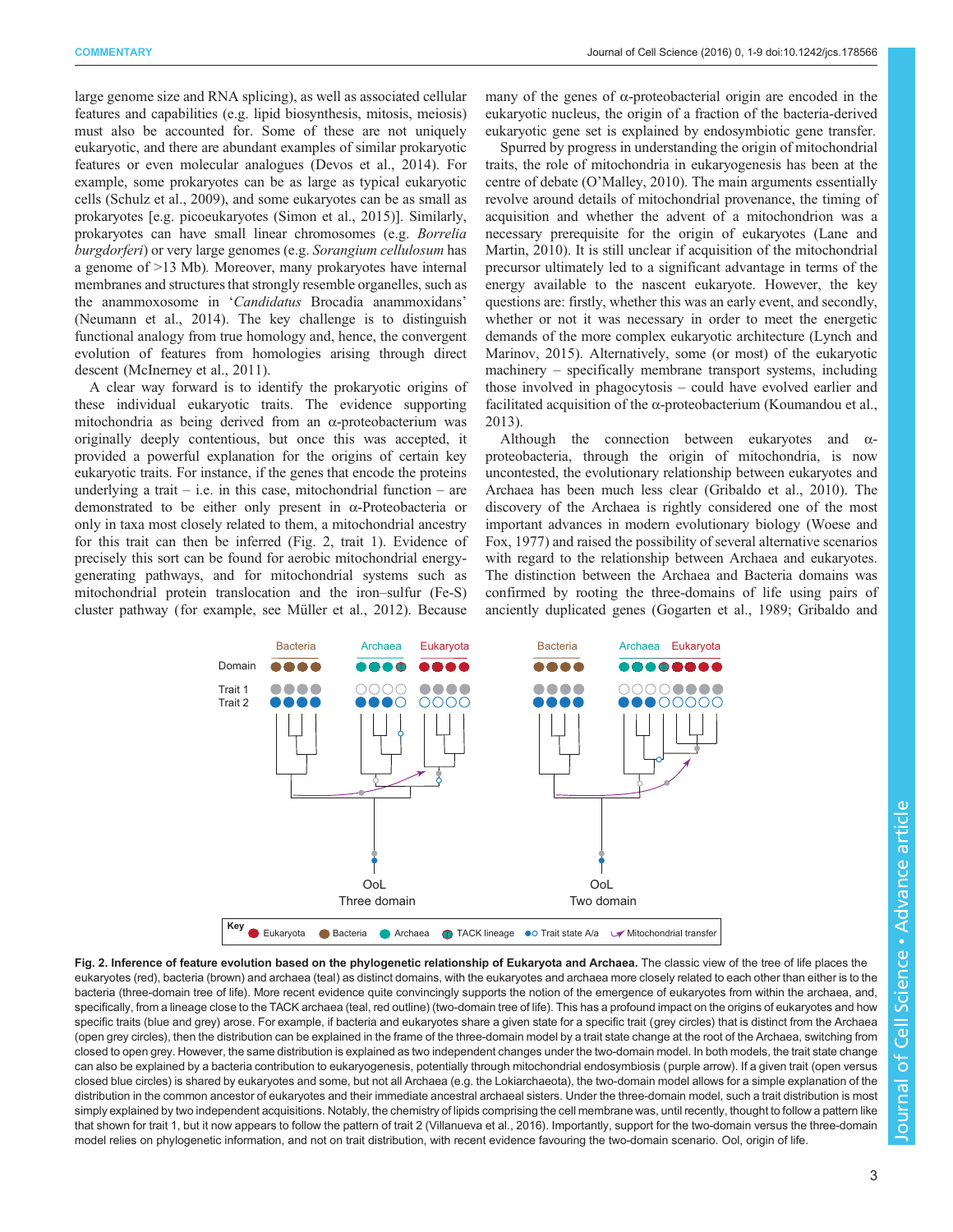[Cammarano, 1998;](#page-7-0) [Zhaxybayeva et al., 2005\)](#page-8-0). This suggested that Archaea are sisters to Eukaryota, meaning that they separately evolved from a common ancestor, as opposed to one from within the other. However, alternative scenarios have been proposed, such as that there are only two primary domains (i.e. Bacteria and Archaea) and that eukaryotes arose from within the Archaea ([Fig. 2\)](#page-2-0) [\(López-](#page-8-0)[García and Moreira, 2015; Martin et al., 2015\)](#page-8-0). Resolving the issue between two- or three-domains is crucial to understanding how, and from which origin, traits that are characteristically described as being of eukaryotic origin. The notion of Archaea and Eukaryota as sister lineages implies that any trait they share would have been inherited from their common ancestor, which in the three-domain phylogenetic tree, is the last archaea–eukaryote common ancestor. By contrast, if eukaryotes are embedded within Archaea, they must be a sister lineage to a specific present-day archaeal lineage, with the consequence that the traits of the archaeal contributor to eukaryogenesis could be determined through analysis of the closest archaeal sisters of eukaryotes ([Fig. 2](#page-2-0)). Therefore, understanding the identity and biology of the closest archaeal relatives of eukaryotes could allow a more refined reconstruction of the traits that the archaeal lineage contributed to eukaryogenesis. Recent advances in paleontology and molecular phylogenetics place time constraints on the timeline for eukaryogenesis and essentially resolve the two- versus three-domain question, potentially pinpointing the archaeal lineage that gave rise to eukaryotes.

## Relative ages of bacteria, archaea and eukaryotes – the fossil record

Constraining the timing of early events in the evolution of Archaea and Eukarya requires consideration of the fossil record. It is generally believed that early cells were small and, owing to their great age, are unlikely to be well-preserved. Nonetheless, two types of microbial fossils are present in rocks billions of years old – physical remnants, such as microfossils and stromatolites, and chemical residues, such as biomarker molecules and isotopic fractionations.

Life on Earth is an ancient phenomenon, but the available evidence cannot give a clear answer regarding the exact nature of the oldest biological forms. It is, however, widely accepted that the earliest life forms were prokaryotic. Indeed, the oldest identified bacterial fossils are 3.48 billion years (giga-annum, Ga) old (Fig. 3)

[\(Shen et al., 2001, 2009; Ueno et al., 2008](#page-8-0)). Sulfate crystals from the Dresser Formation in Australia contain microscopic sulfides that show the large negative sulfur isotopic fractionation that is characteristic of dissimilatory sulfate reduction [\(Shen et al., 2001\)](#page-8-0). Although several groups of Archaea and Bacteria perform this metabolism, only Bacteria are known to do so at low temperatures. As the source sulfate came from crystals that were originally gypsum (comprising calcium sulfate dihydrate), which is only formed at low temperatures, the sulfate reducers must therefore have been Bacteria. This places an early age limit on the separation of the Archaea–Eukarya lineage from Bacteria. Archaea have simple cell structures and, thus, are unlikely to have left unambiguously identifiable physical fossils; indeed, their fossil record consists solely of chemical evidence. The oldest geological evidence of Archaea comes from isotopically light methane found in fluid inclusions in a chert-quartz vein cutting 3.49-Ga-old rocks at North Pole in Western Australia ([Ueno et al., 2006](#page-8-0)). However, the origin of the veins at this locality is debated; some argue that the veins are neptunian dykes (i.e. filled from above) ([Buick, 1984, 1988\)](#page-7-0), whereas others consider them as hydrothermal feeder dykes that emanated from below ([Nijman et al., 1998](#page-8-0); [Van Kranendonk,](#page-8-0) [2006\)](#page-8-0); in the latter case they could be remobilizing methane from older underlying rocks. Regardless, the age of the inclusions is constrained by the Dresser Formation that lies above them and has been reliably dated at 3.48 Ga [\(Van Kranendonk et al., 2008\)](#page-8-0). At ∼2.7 Ga, sedimentary rocks from the Fortescue Group in the geographic area contain organic matter with extremely light carbon isotope ratios depleted down to −60‰ (with 60 parts per thousand less of the light-stable isotope of carbon than in a standard). As these low values occur in diverse environments ranging from deep marine [\(Eigenbrode and Freeman, 2006](#page-7-0)) to alkaline lakes ([Stüeken et al.,](#page-8-0) [2015\)](#page-8-0), and as methanogenesis is the only process known to produce such consistently depleted isotope values, this shows that by the late Archean, archaeal methanogens were ecologically important members of microbial communities across many habitats.

In contrast to Archaea, the complex cell structure of Eukaryota makes it easier to identify their microfossils by their intricate surface ornamentation, complex wall ultrastructure, excystment splits or spiny protrusions that extend from their cell surface ([Buick, 2010](#page-7-0); [Javaux et al., 2003\)](#page-7-0). Moreover, eukaryotes produce complex sterols that can be preserved under mild metamorphic conditions in the form of steranes, which are non-functional and fully saturated sterol



Fig. 3. Timeline of life on Earth. Important events and dates for the earliest available evidence are shown. The main bar is divided into the important recognised geological epochs from the origin of Earth to the modern era, the Phaenozoic era (Pha). The scale at the bottom is expressed in years before the present, and approximate dates for events are given in billions of years (Ga) before the present. Estimated times when the last archaeal common ancestor (LACA) and the last eukaryotic common ancestor (LECA) existed are highlighted in red. The position at which the first eukaryotic common ancestor (FECA) emerged remains difficult to place. It is also unclear if the earliest eukaryotic microfossils represent lineages within the transition period between the FECA and LECA; current estimates suggest that they could indeed predate the LECA, but future evidence might overturn this view.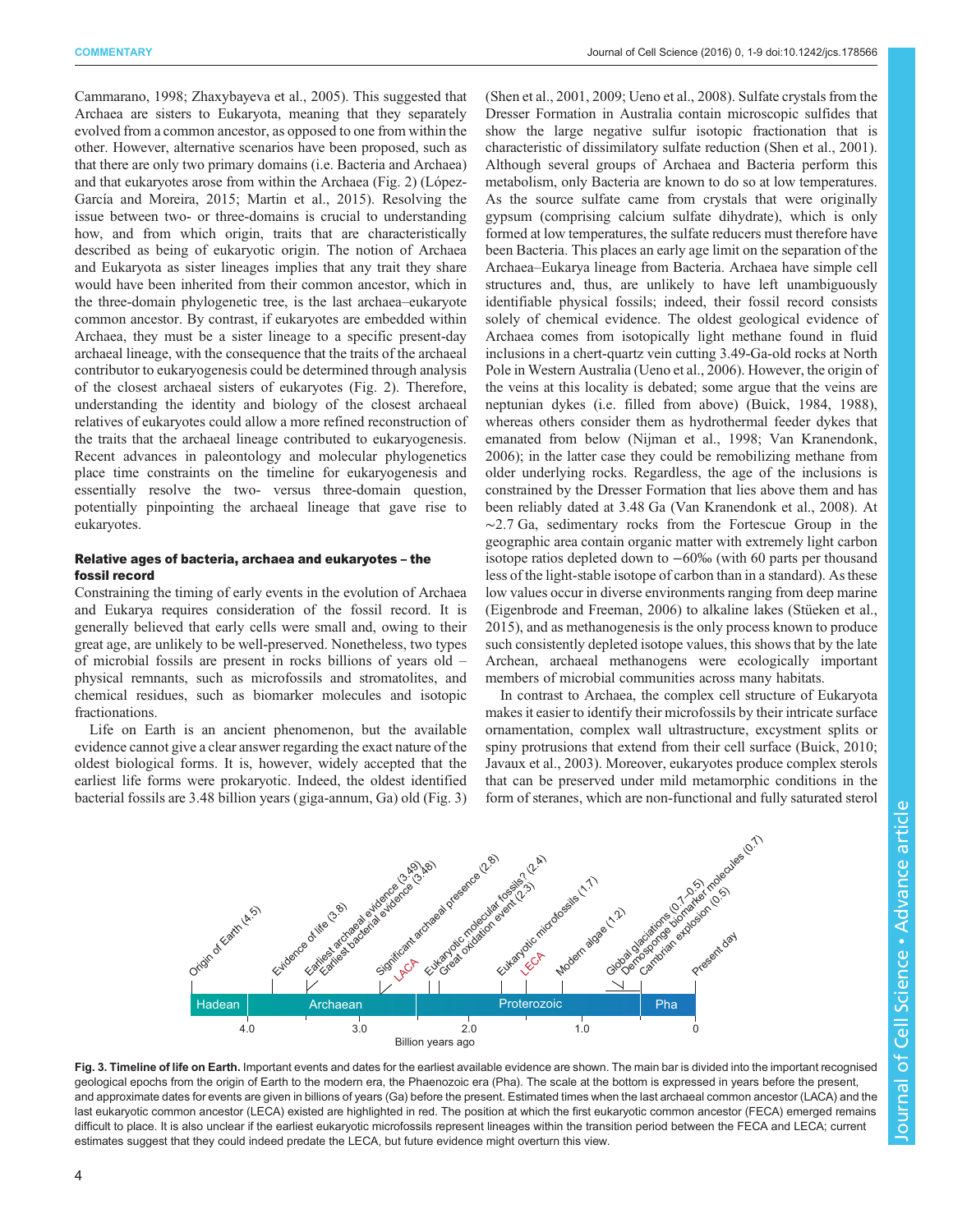derivatives that retain their carbon skeleton ([Summons and Walter,](#page-8-0) [1990](#page-8-0)). It had been proposed that steranes from drill-core samples of ∼2.7-Ga-old shales from the Fortescue Group represent the oldest fossil evidence of eukaryotes ([Brocks et al., 1999\)](#page-7-0), potentially making them as old as Archaea and lending support to the theory of Archaea and Eukarya as sister taxa. However, more recent isotopic studies of the same rocks showed that the  $\delta^{13}$ C values of the soluble hydrocarbons were inconsistent with co-exisiting kerogen and pyrobitumen, suggesting that the steranes were younger contaminants ([Rasmussen et al., 2008](#page-8-0)). This has now been confirmed by an analysis of a new drill-core that was obtained using ultraclean drilling and sampling techniques from a site alongside the original core that yielded the highest sterane concentrations ([French et al., 2015\)](#page-7-0). Despite using many different analytical approaches, none of the new samples yielded any steranes whatsoever, thereby strongly indicating that those found in previous studies were indeed contamination introduced during drilling or sampling. Thus, 2.7 Ga can no longer be considered as the age of the oldest evidence of eukaryotes. Several additional rock formations aged between 2.4 and 1.4 Ga have been suggested to contain indigenous molecular eukaryotic fossils ([Pawlowska et al., 2013\)](#page-8-0), but none of these have been fully accepted by the wider scientific community. Thus, the oldest unambiguous molecular fossils of eukaryotes are from the 0.7- to 0.63-Ga Huqf Supergroup of Oman in the form of 24-isopropylcholestanes derived from Demosponges [\(Love and Summons, 2015; Love et al., 2009\)](#page-8-0).

Eukaryotic microfossils are somewhat less controversial. Several species of acritarchs (organic vesicular microfossils) found in the ∼1.7-Ga-old Changcheng Group in China ([Yan and Liu, 1993\)](#page-8-0) and the 1.65-Ga-old Mallapunyah Formation in Australia [\(Javaux et al.,](#page-7-0) [2004\)](#page-7-0) have complex surface ornamentation and probable excystment structures, which are persuasive evidence of a eukaryotic origin [\(Knoll et al., 2006](#page-7-0)). All of the purported older instances of eukaryotic body fossils lack such strong structural evidence, so microfossils indicate that ∼1.7 Ga is a robust earliest date for the appearance of eukaryotes. The oldest member of an identifiable extant group is the fossil Bangiomorpha, a rhodophyte alga from the ∼1.2-Ga Hunting Formation of Canada [\(Butterfield, 2000\)](#page-7-0).

## Relative ages – dating based on phylogenetics

A second approach to determining when eukaryotes arose is molecular dating, which allows divergence times to be estimated from genetic distances. Originally, these approaches relied on the assumption of a strict molecular clock, which postulated a constant rate of evolution over the entire phylogenetic tree and proposes that differences between homologous proteins of different species are proportional to their divergence time ([Zuckerkandl and Pauling,](#page-8-0) [1965](#page-8-0)). However, variation in substitution rates has been widely documented, and 'relaxed' molecular clock methods have been developed that take into account that the rate of sequence evolution might vary across different branches [\(Ho and Phillips, 2009; Lepage](#page-7-0) [et al., 2007;](#page-7-0) [Welch and Bromham, 2005\)](#page-8-0).

To estimate divergence times by using molecular clock approaches, the phylogenetic tree is calibrated with several known dates associated with the available paleobiological data. For ancient evolutionary events, calibrations are commonly based on the fossil record and, to a lesser extent, on biomarkers, as described above. Tree calibration also requires a robust phylogenetic tree. Luckily, the broad relationships between the main groups of eukaryotes have been better resolved in the past few years. Importantly, a number of lineages that were assigned as early, based on ribosomal (r)RNA trees, and were thought to retain 'primitive' characteristics, are now

considered as highly derived, fast-evolving members of multiple lineages ([Roger and Hug, 2006](#page-8-0)). This means that these lineages cannot be considered as proxies for the biology of earlier (and likely extinct) eukaryotes. Instead, the most recent view considers at least five major eukaryotic superphyla or supergroups, with a relatively well-resolved backbone in most clades ([Adl et al., 2012](#page-7-0); [Burki et al.,](#page-7-0) [2016\)](#page-7-0) ([Fig. 1](#page-1-0)B).

As our understanding of eukaryote phylogeny has improved, fossil-calibrated molecular-clock-based methods have been applied to date important diversification events [\(Berney and Pawlowski,](#page-7-0) [2006; Douzery et al., 2004](#page-7-0); [Hedges and Kumar, 2004](#page-7-0); [Hedges et al.,](#page-7-0) [2001;](#page-7-0) [Parfrey et al., 2011](#page-8-0)). However, these have yielded vastly different estimates. These discrepancies can be explained by a myriad of sources of variability and error due to various factors. Firstly, although the resolution in the tree of eukaryotes appears to be steadily improving [\(Burki et al., 2016](#page-7-0)), there is still uncertainty in the location of the root ([Derelle et al., 2015; He et al., 2014\)](#page-7-0). Secondly, controversy in assigning some of the Proterozoic fossils [i.e. from 2500 to 542 million years (megaannum, Ma) ago] to extant eukaryote groups suggests that molecular clock analyses rely heavily on extrapolation from the younger, but richer, Phanerozoic (less than 542 Ma ago) record. Thirdly, there are also inherent biases and uncertainties associated with assigning fossil calibrations to nodes in molecular phylogenies. These factors, combined with the variability in estimates and credible intervals yielded by different molecular clock model assumptions, have led to the wide ranges of estimated ages for LECA and the eukaryote supergroups that have been published in the last decade. The most recent analyses provide estimates for the age of LECA in the range of 1000 to 1600 Ma [\(Eme et al., 2014](#page-7-0)). Despite the uncertainty about the precise ages, these analyses define a relatively short time interval of ∼300 million years between the age of LECA and the emergence of all eukaryotic supergroups, which is consistent with rapid diversification events.

### The relationship between Archaea and Eukaryota

Having an established timeframe by which eukaryogenesis took place puts the question of archaeal and eukaryotic relationships into focus, with major implications for the origins of eukaryotic cellular traits. Increased genome sequence data from a larger fraction of archaeal diversity, combined with improved phylogenetic methods have substantially changed our views of archaeal evolution [\(Brochier-Armanet et al., 2011](#page-7-0)). The traditional separation of the Archaea into Crenarchaeota and Euryarchaeota, as suggested by rRNA-based phylogeny and other criteria [\(Woese et al., 1990\)](#page-8-0), has been blurred by the identification of new phyla, such as Thaumarchaeota and Korarchaeota, which possess a combination of both crenarchaeotal and euryarchaeotal features ([Elkins et al.,](#page-7-0) [2008\)](#page-7-0). At the same time, technological progresses in obtaining genomic data from new and understudied microbial lineages, without the need to cultivate or isolate them, are progressively bringing to life a large fraction of microbial diversity colloquially known as 'microbial dark matter' [\(Rinke et al., 2013\)](#page-8-0). Concerning the Archaea, this highlights a puzzling assemblage of uncultured lineages represented by very small cells and reduced genomes, which might reflect symbiotic or parasitic lifestyles ([Castelle et al.,](#page-7-0) [2015\)](#page-7-0). It has been suggested that these lineages could form a new and deep-branching candidate archaeal phylum (DPANN) ([Brown](#page-7-0) [et al., 2015](#page-7-0); [Williams and Embley, 2014](#page-8-0)). However, as the clustering of fast-evolving lineages in molecular phylogenies is a well-known artefact [\(Gribaldo and Philippe, 2002](#page-7-0)), the branching of the DPANN in the archaeal tree, or even their very existence, is another issue that requires resolution.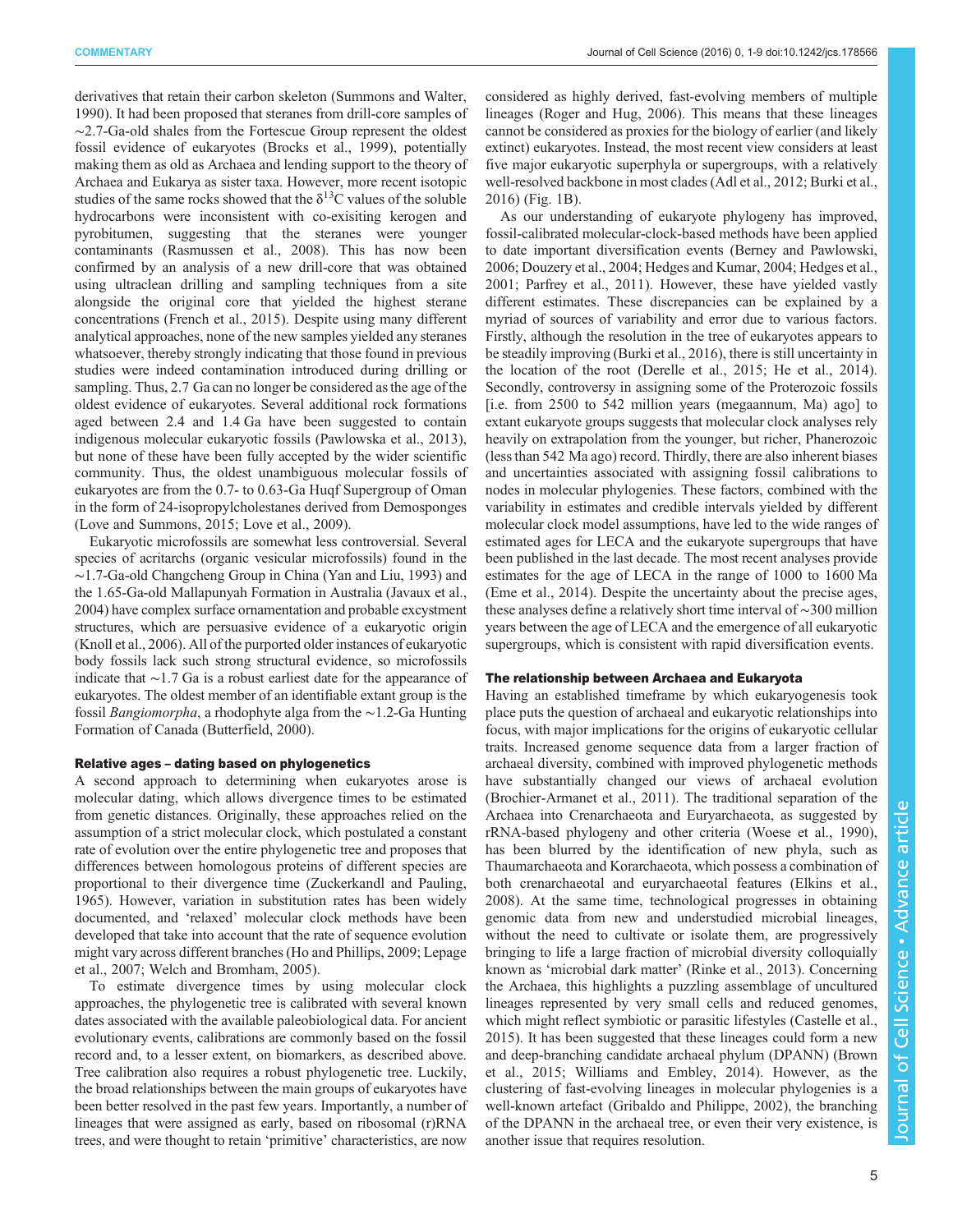There is now considerable evidence that eukaryotes emerged from within the Archaea, supporting the 'two domains of life' model [\(Fig. 2](#page-2-0)). Importantly, multiple approaches to reconstruct the relationship between eukaryotes and Archaea have also supported this view ([Cox et al., 2008;](#page-7-0) [Raymann et al., 2015](#page-8-0)). Furthermore, continued exploration of archaeal diversity has revealed the presence of homologues of components of typical eukaryotic features, in particular those related to the cytoskeleton (e.g. actin, tubulin), cytokinesis and/or membrane-remodelling systems (e.g. the ESCRT complex) ([Makarova et al., 2010\)](#page-8-0). Because the genes encoding these features are present in a 'patchwork' pattern across archaeal taxa, they have been referred to as a 'dispersed archaeal eukaryome' ([Koonin and Yutin, 2014\)](#page-7-0). This also suggests that the last archaeal common ancestor (LACA) might have been more complex than its known present-day descendants [\(Brochier-](#page-7-0)[Armanet et al., 2011;](#page-7-0) [Wolf et al., 2012](#page-8-0)). These features are particularly prominent in a clade uniting Thaumarchaeota, Aigarchaeota, Crenarchaeota and Korarchaeota, also called TACK [\(Guy and Ettema, 2011\)](#page-7-0).

Excitingly, recent reconstructions suggest that the lineage that eventually led to the LECA can be more specifically pinpointed to being within this clade. Using metagenomics, Spang et al. have recently obtained the first genomic data from uncultured members of the deep-sea archaeal group (DSAG) lineage, which is related to the TACK superphylum, and proposed a new phylum called 'Candidatus Lokiarchaeota' ([Spang et al., 2015](#page-8-0)). Their data suggest that Lokiarchaeota are the archaeal lineage closest to Eukaryota, and revealed the presence of a large set of eukaryotic signature proteins that previously had only been seen in diverse TACK members, and, once more, the presence of proteins related to the eukaryotic cytoskeleton components ([Klinger et al., 2016](#page-7-0); [Spang et al., 2015\)](#page-8-0).

Although the placement of Lokiarchaeota with respect to eukaryotes will need to be confirmed by further genomic data from this clade, these findings open great opportunities for investigating the specific origins of many cellular features deemed eukaryotic. In particular, priority is now given to isolating a member of Lokiarchaeota and to understanding the role of these eukaryoticlike characters in an archaeal cellular setting, as well as to further investigating that region of the archaeal tree ([Fig. 2](#page-2-0)).

# Towards revealing the prokaryotic origins of eukaryotic cell biology

The advances described above have produced a much clearer idea of where to look for the prokaryotic antecedents of eukaryotic cell biology. Progress in defining the sets of proteins that underpin such features in eukaryotic organelles and cellular systems brings the search for prokaryotic antecedents into the realm of a tractable bioinformatics problem [\(Koumandou et al., 2013](#page-7-0) and references therein.

An obvious starting place is the origin of the nuclear envelope. In modern eukaryotes, the nuclear envelope is contiguous with the ER and punctuated by nuclear pores, which transport proteins and RNA between the cytoplasm and nuclear matrix. Importantly, the nuclear envelope comprises two membranes – the inner and outer membranes – which have distinct compositions, with the outer nuclear envelope membrane compositionally similar to the ER. This double membrane configuration is strong evidence that the nuclear envelope arose as a subdomain of an endomembrane compartment that also gave rise to the ER but with the function to enclose the genetic material, such that the inner nuclear envelope differentiated into a platform for chromosome organisation.

Additional evidence relating to the evolution of the nucleus comes from analysis of molecular machinery associated with the nuclear pore complex (NPC). A large macromolecular structure, the NPC is the gateway regulating all exchanges between the nucleoplasm and the cytoplasm. Many proteins that form the conserved core of the NPC are the result of gene duplication events, and a simpler NPC was probably present in pre-LECA species. Although some differences have recently been described for NPCs from divergent taxa [\(Obado et al., 2016\)](#page-8-0), the key point is that the basic structure is both highly conserved and structurally related to a complement of proteins that share a domain structure of a β-propeller followed by an α-solenoid, collectively termed 'protocoatomers'. Because protocoatomers are components of the nuclear pore, the intraflagellar transport (IFT) machinery and protein coat complexes involved in the formation of transport vesicles and membrane deformation ([Devos et al., 2014\)](#page-7-0), the evolution of the nucleus, flagella and organelles of the endomembrane system are thus connected. Comparative genomics has shown that the LECA possessed a large set of NPC, IFT and coat proteins [\(Devos et al., 2004](#page-7-0); [Neumann et al., 2010; Schlacht and](#page-8-0) [Dacks, 2015\)](#page-8-0). Consequently, the expansion of this family must have taken place during transition from FECA to LECA, although the origin of the family and its expansion are likely to have begun before establishment of the FECA.

Although the protocoatomer family can be used to assess the deep evolution of the endomembrane system, it is not the only such protein family. Much of the machinery that defines organelle identity comprises interacting paralogous gene families, specifically SNAREs, GTPases and longins along with protocoatomers. It has been proposed that an iterative model of paralogue expansion and co-evolution of these interacting paralogues producing exclusive organelle and pathway-specific versions can explain the generation of new cellular compartments ([Dacks and Field, 2007](#page-7-0); [Dacks et al.,](#page-7-0) [2008\)](#page-7-0). Again, comparative genomic and phylogenetic studies demonstrate that expansion of these families in the LECA had reached a level of sophistication that rivals that seen in many modern eukaryotes [\(Koumandou et al., 2013](#page-7-0); [Schlacht et al., 2014](#page-8-0)). The order of this expansion, however, represents another set of transitional events from FECA to LECA that remain to be resolved.

Analysis of these same paralogous families has provided links into the prokaryotic ancestry of the endomembrane system. The Lokiarchaeota phylum yields tantalizing insights as it features extensive complements of GTPases and the first reported presence of longin domains in a non-eukaryotic genome [\(Klinger et al.,](#page-7-0) [2016\)](#page-7-0). Longin domains are present in conserved eukaryotic protein superfamilies and had previously been believed to be exclusive to eukaryotes. However, despite the presence of these proteins in Archaea, there are no direct orthologues of the Rab and ARF GTPase sub-families that have specific cellular functions in eukaryotes ([Klinger et al., 2016\)](#page-7-0). The Lokiarchaeota composite genome also contains the most extensive group of archaeal homologues of the ESCRT machinery yet described, which has a conserved role in cytokinesis, in both archaeal and eukaryotic cells [\(Makarova et al., 2010](#page-8-0)), as well as functions in late endosomal trafficking in eukaryotes.

Another aspect that differentiates eukaryotic from prokaryotic cells is the cytoskeleton. Although bacteria use distant homologues of actin (MreB) to maintain cell shape, elaboration of a complex intracellular cytoskeleton is another event that clearly took place during the FECA-to-LECA transition. Similar to the case of the endomembrane system, we cannot currently reconstruct the route of evolution of these cytoskeleton proteins during the transition, and in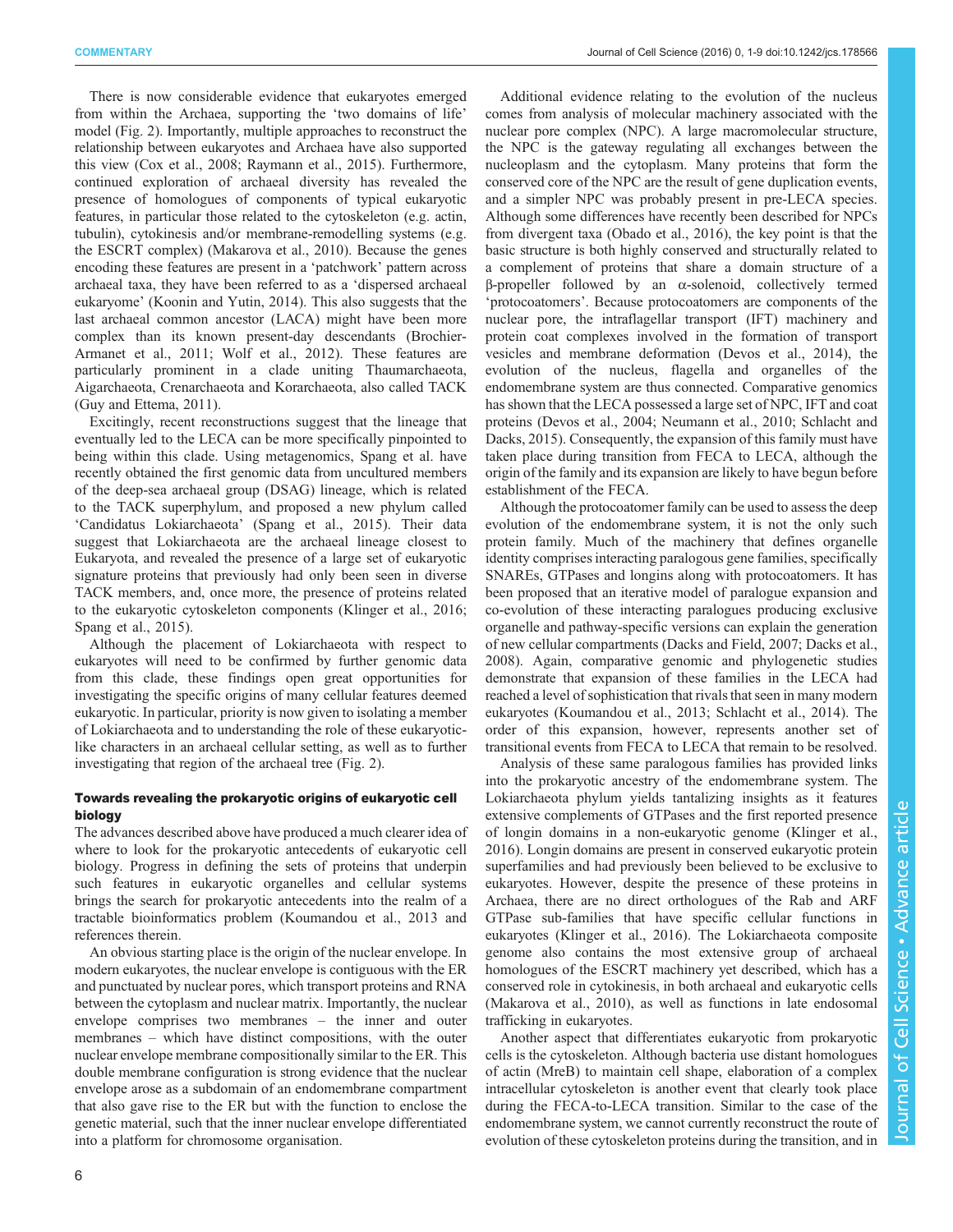this context, accurate phylogenetics is crucial. Tubulin-like proteins are present in the Verrucomicrobia [\(Pilhofer et al., 2007](#page-8-0)). There are many distinct actin-like families in archaea, for example Crenactin, restricted to the Korarchaeota, Aigarchaeota, Lokiarchaeota and some Crenarchaeota ([Spang et al., 2015](#page-8-0)), and there are some cytoskeletal protein orthologues specific to Lokiarcheota [\(Klinger](#page-7-0) [et al., 2016;](#page-7-0) [Spang et al., 2015\)](#page-8-0). Demonstration of the TACK archaea as the lineages potentially closest to the one that gave rise to the Eukarya has profound implications for how we view such evidence. Perhaps the most exciting implication for the presence of orthologues for both membrane-trafficking machinery and cytoskeleton proteins in these archaeal lineages is that FECA might have already possessed the genetic potential to develop phagocytosis. The origin of this trait was a key step in eukaryogenesis ([Koonin, 2015](#page-7-0); [Poole and Gribaldo, 2014](#page-8-0)).

Of course, not all eukaryotic cell biology traces back to Archaea. The most widespread eukaryotic organelle with bacterial ancestry is the mitochondrion. An extensive set of organellar functions are clearly of direct ancestry from α-proteobacteria, including organelle maintenance and replication [\(Leger et al., 2015](#page-7-0)), much of aerobic energy metabolism [\(Müller et al., 2012,](#page-8-0) as well as others) and even some recent surprises about organelle morphology, such as the mitochondrial contact site (MICOS) complex that is responsible for cristae formation ([Muñoz-Gómez et al., 2016\)](#page-8-0). The α-proteobacterial contribution can also be seen in other processes, such as in Fe-S cluster formation ([Barberà et al., 2010](#page-7-0)), β-oxidation of fatty acids [\(Bolte et al., 2015](#page-7-0)), the glycine cleavage system [\(Nývltová et al., 2015\)](#page-8-0) and hemebiosynthesis ([Cenci et al., 2016\)](#page-7-0).

However, the issue is less clear when considering bacterial contributions, the origins of which are not strongly supported as being from α-proteobacteria. The only non-eukaryotic organisms possessing proteins with the 'protocoatomer' domain organisation are planctomycetes and their relatives ([Santarella-Mellwig et al.,](#page-8-0) [2010](#page-8-0)). There is currently no phylogenetic evidence supporting that these proteins are homologues to eukaryotic proteins, and thus, whether these represent convergent analogues is an open but tantalizing question. A recent large-scale analysis of genomic data has assessed the eukaryotic proteins that are likely to be of prokaryotic origin [\(Pittis and Gabaldón, 2016\)](#page-8-0). Importantly, this study identified a category of genes of apparent bacterial origin but that was not clearly of α-proteobacterial origin, consistent with previous data [\(Rochette et al., 2014\)](#page-8-0). By analysing the phylogenetic signal of these proteins, the study concluded a non-α-proteobacterial contribution to eukaryogenesis before mitochondrial endosymbiosis. Although the full implications of this study remain to be assessed by the field, it hints that information regarding the process of eukaryogenesis might be found in one or more bacteria other than that which constituted the mitochondrial ancestor ([Pittis and Gabaldón, 2016\)](#page-8-0).

One cellular feature that has puzzled evolutionary biologists aiming to resolve eukaryogenesis is lipid biosynthesis. Bacteria and eukaryotes both possess membranes composed of fatty acyl chains linked through ester bonds to a glycerol 3-phosphate backbone, whereas archaea possess ether-linked isoprene chain lipids on a glycerol 1-phosphate backbone. This 'lipid divide' was more easily explained when Archaea and eukaryotes were thought to be sister taxa (three-domain model) but requires a more complicated explanation under the currently supported hypothesis of eukaryotes arising from within Archaea [\(Lombard et al., 2012](#page-8-0); [López-García and Moreira, 2006\)](#page-8-0). Scenarios to explain this have included involvement of a third prokaryotic contributor ([Forterre,](#page-7-0) [2011](#page-7-0)) and contribution from the  $\alpha$ -proteobacterium at the origin of mitochondria ([Martin and Koonin, 2006](#page-8-0)). Very recent analyses provide evidence for a third option, that the 'lipid divide' is not as clear as it appears. Enzymes for production of fatty acyl chain lipids on a glycerol 3-phosphate backbone have been identified in a variety of archaeal genomes, including the Lokiarchaeota [\(Villanueva et al., 2016\)](#page-8-0). Although these in silico predictions need to be confirmed with experimental characterisation, they raise the possibility that the FECA might have already possessed eukaryotic-type lipid membranes.

A remaining unresolved event in the period preceding LECA is where to place the points at which the nucleus and the mitochondrion were acquired. Energy considerations have led many in the field to favour the endosymbiotic event between an  $\alpha$ proteobacteria and the early host as a crucial early eukaryogenesis step [\(Lane and Martin, 2010](#page-7-0), [2015\)](#page-7-0). This is based on suggestions that the energy required to elaborate the complex eukaryotic cell is simply too costly to be sustained by amitochondrial metabolism. However, this notion can be countered by the very existence of eukaryotes that can support their complex cells in the absence of energy from mitochondria ([Müller et al., 2012,](#page-8-0) and others) and the recent discovery that the oxymonad Monocercomonoides sp. has completely lost the organelle ([Karnkowska et al., 2016](#page-7-0)). Moreover, recent energetics calculations have questioned the need for an extensive energy boost for expansion of the genome and proteome that accompanied eukaryogenesis ([Lynch and Marinov, 2015\)](#page-8-0). Taken together with the absence of a clear correlation between cell size and possession of a mitochondrion, as well as the increasing array of clear homologues of eukaryotic cellular components present in the host lineage, the possibility that the mitochondrion was acquired later must remain in consideration.

## Conclusions

The view of eukaryogenesis as a biological 'quantum leap' that resulted in the rapid emergence of a vastly more sophisticated cell type has largely been overturned. Despite the remaining difficulties in elucidating the precise sequence of events, the discovery of features in Archaea formerly thought to be specific to eukaryotes, together with the vast number of changes needed in order to lead to the development of the LECA from a prokaryotic cell, have challenged our thinking. We still lack a clear concept of the timescale of the FECA-to-LECA transition, but we now have a better understanding of when the LECA must have arisen. Furthermore, the boundary between prokaryotes and eukaryotes has been blurred with the recognition of eukaryotic protein homologues that are involved in Archaea cellular processes, such as cytoskeleton formation, cell division and membrane trafficking. Based on these recent insights, a gradual climb towards eukaryotic cellular complexity and sophistication has emerged as being the driving force of eukaryogenesis.

The eukaryogenesis field has moved into a new phase. Previously, the best that could be achieved was to generate elegant, but ultimately highly speculative, models of eukaryogenesis. Resolving the order of transitions is challenging but remains one of the crucial questions concerning the steps of eukaryogenesis ([Poole and Gribaldo, 2014\)](#page-8-0). With the recent improvements in analysis of genomic data as well as the identification of novel microbial lineages, a more robust evidence-based scientific path can be forged.

#### Acknowledgements

This publication arose through discussions at a workshop run by The Company of Biologists at Wiston House, Steyning, West Sussex, UK in March 2015 ([http://](http://workshops.biologists.com/workshop-archive/workshop-march-2015/) [workshops.biologists.com/workshop-archive/workshop-march-2015/\)](http://workshops.biologists.com/workshop-archive/workshop-march-2015/) with C.B.-A.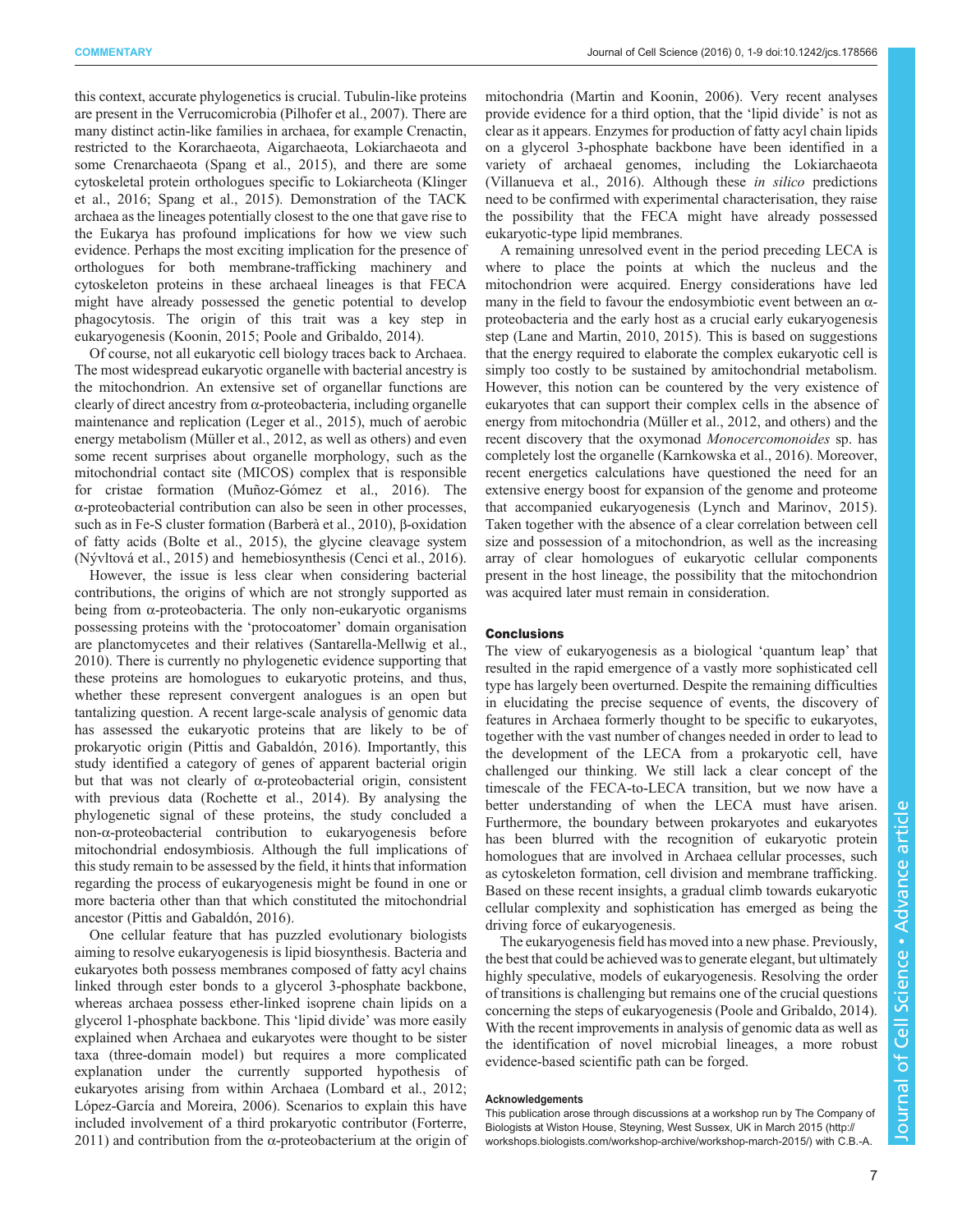<span id="page-7-0"></span>and D.P.D. as organizers. C.B.-A. and D.P.D. would like to thank The Company of Biologists and Journal of Cell Science for sponsoring the meeting and, in particular Nicky Le Blond for help with organisational aspects. A significant portion of this manuscript was also developed during the Program in Evolutionary Cell Biology, a symposium funded and hosted by the Kavli Institute for Theoretical Physics, supported in part by the National Science Foundation [grant number NSF PHY11- 25915]. We thank Shelley Sazer and Mike Lynch for comments on the manuscript and suggestions.

#### Competing interests

The authors declare no competing or financial interests.

#### Funding

D.P.D. is supported by the Consejería de Economía, Innovación, Ciencia y Empleo, Junta de Andalucía C2A program; and the Spanish Ministerio de Economía y Competitividad [grant number BFU2013-40866-P]. J.B.D. is supported as the Canada Research Chair (Tier II; Government of Canada) in Evolutionary Cell Biology.

#### References

- Adl, S. M., Simpson, A. G. B., Lane, C. E., Lukeš, J., Bass, D., Bowser, S. S., [Brown, M. W., Burki, F., Dunthorn, M., Hampl, V. et al.](http://dx.doi.org/10.1111/j.1550-7408.2012.00644.x) (2012). The revised [classification of eukaryotes.](http://dx.doi.org/10.1111/j.1550-7408.2012.00644.x) J. Eukaryot. Microbiol. 59, 429-514.
- Barberà, M. J., Ruiz-Trillo, I., Tufts, J. Y. A., Bery, A., Silberman, J. D. and Roger, A. J. [\(2010\). Sawyeria marylandensis \(Heterolobosea\) has a hydrogenosome](http://dx.doi.org/10.1128/EC.00122-10) [with novel metabolic properties.](http://dx.doi.org/10.1128/EC.00122-10) Eukaryot. Cell 9, 1913-1924.
- Berney, C. and Pawlowski, J. [\(2006\). A molecular time-scale for eukaryote](http://dx.doi.org/10.1098/rspb.2006.3537) [evolution recalibrated with the continuous microfossil record.](http://dx.doi.org/10.1098/rspb.2006.3537) Proc. R. Soc. B Biol. Sci. 273[, 1867-1872.](http://dx.doi.org/10.1098/rspb.2006.3537)
- [Bolte, K., Rensing, S. A. and Maier, U.-G.](http://dx.doi.org/10.1002/bies.201400151) (2015). The evolution of eukaryotic cells [from the perspective of peroxisomes: phylogenetic analyses of peroxisomal beta](http://dx.doi.org/10.1002/bies.201400151)[oxidation enzymes support mitochondria-first models of eukaryotic cell evolution.](http://dx.doi.org/10.1002/bies.201400151) [Bioessays](http://dx.doi.org/10.1002/bies.201400151) 37, 195-203.
- [Brochier-Armanet, C., Forterre, P. and Gribaldo, S.](http://dx.doi.org/10.1016/j.mib.2011.04.015) (2011). Phylogeny and [evolution of the Archaea: one hundred genomes later.](http://dx.doi.org/10.1016/j.mib.2011.04.015) Curr. Opin. Microbiol. 14, [274-281.](http://dx.doi.org/10.1016/j.mib.2011.04.015)
- [Brocks, J. J., Logan, G. A., Buick, R. and Summons, R. E.](http://dx.doi.org/10.1126/science.285.5430.1033) (1999). Archean [molecular fossils and the early rise of eukaryotes.](http://dx.doi.org/10.1126/science.285.5430.1033) Science 285, 1033-1036.
- [Brown, C. T., Hug, L. A., Thomas, B. C., Sharon, I., Castelle, C. J., Singh, A.,](http://dx.doi.org/10.1038/nature14486) [Wilkins, M. J., Wrighton, K. C., Williams, K. H. and Banfield, J. F.](http://dx.doi.org/10.1038/nature14486) (2015). [Unusual biology across a group comprising more than 15% of domain Bacteria.](http://dx.doi.org/10.1038/nature14486) Nature 523[, 208-211.](http://dx.doi.org/10.1038/nature14486)
- Buick, R. [\(1984\). Carbonaceous filaments from North Pole, Western Australia: are](http://dx.doi.org/10.1016/0301-9268(84)90056-1) [they fossil bacteria in Archaean stromatolites?](http://dx.doi.org/10.1016/0301-9268(84)90056-1) Precambrian Res. 24, 157-172.
- Buick, R. [\(1988\). Carbonaceous filaments from North Pole, Western Australia: are](http://dx.doi.org/10.1016/0301-9268(88)90024-1) [they fossil bacteria in archaean stromatolites? A reply.](http://dx.doi.org/10.1016/0301-9268(88)90024-1) Precambrian Res. 39, [311-317.](http://dx.doi.org/10.1016/0301-9268(88)90024-1)

Buick, R. [\(2010\). Early life: ancient acritarchs.](http://dx.doi.org/10.1038/463885a) Nature 463, 885-886.

- [Burki, F., Kaplan, M., Tikhonenkov, D. V., Zlatogursky, V., Minh, B. Q.,](http://dx.doi.org/10.1098/rspb.2015.2802) [Radaykina, L. V., Smirnov, A., Mylnikov, A. P. and Keeling, P. J.](http://dx.doi.org/10.1098/rspb.2015.2802) (2016). [Untangling the early diversification of eukaryotes: a phylogenomic study of the](http://dx.doi.org/10.1098/rspb.2015.2802) [evolutionary origins of Centrohelida, Haptophyta and Cryptista.](http://dx.doi.org/10.1098/rspb.2015.2802) Proc. R. Soc. B Biol. Sci. 283[. doi: 10.1098/rspb.2015.2802.](http://dx.doi.org/10.1098/rspb.2015.2802)
- Butterfield, N. J. [\(2000\). Bangiomorpha pubescensn. gen., n. sp.: implications for](http://dx.doi.org/10.1666/0094-8373(2000)026<0386:BPNGNS%2.0.CO;2) [the evolution of sex, multicellularity, and the Mesoproterozoic/Neoproterozoic](http://dx.doi.org/10.1666/0094-8373(2000)026<0386:BPNGNS%2.0.CO;2) [radiation of eukaryotes.](http://dx.doi.org/10.1666/0094-8373(2000)026<0386:BPNGNS%2.0.CO;2) Paleobiology 26, 386.
- [Castelle, C. J., Wrighton, K. C., Thomas, B. C., Hug, L. A., Brown, C. T., Wilkins,](http://dx.doi.org/10.1016/j.cub.2015.01.014) [M. J., Frischkorn, K. R., Tringe, S. G., Singh, A., Markillie, L. M. et al.](http://dx.doi.org/10.1016/j.cub.2015.01.014) (2015). [Genomic expansion of domain archaea highlights roles for organisms from new](http://dx.doi.org/10.1016/j.cub.2015.01.014) [phyla in anaerobic carbon cycling.](http://dx.doi.org/10.1016/j.cub.2015.01.014) Curr. Biol. 25, 690-701.
- Cenci, U., Moog, D., Curtis, B. A., Tanifuji, G., Eme, L., Lukeš, J. and Archibald, J. M. [\(2016\). Heme pathway evolution in kinetoplastid protists.](http://dx.doi.org/10.1186/s12862-016-0664-6) BMC Evol. Biol. 16, [e1004007.](http://dx.doi.org/10.1186/s12862-016-0664-6)
- [Cox, C. J., Foster, P. G., Hirt, R. P., Harris, S. R. and Embley, T. M.](http://dx.doi.org/10.1073/pnas.0810647105) (2008). The [archaebacterial origin of eukaryotes.](http://dx.doi.org/10.1073/pnas.0810647105) Proc. Natl. Acad. Sci. USA 105, [20356-20361.](http://dx.doi.org/10.1073/pnas.0810647105)
- Dacks, J. B. and Doolittle, W. F. [\(2001\). Reconstructing/deconstructing the earliest](http://dx.doi.org/10.1016/S0092-8674(01)00584-0) [eukaryotes: how comparative genomics can help.](http://dx.doi.org/10.1016/S0092-8674(01)00584-0) Cell 107, 419-425.
- Dacks, J. B. and Field, M. C. [\(2007\). Evolution of the eukaryotic membrane](http://dx.doi.org/10.1242/jcs.013250)[trafficking system: origin, tempo and mode.](http://dx.doi.org/10.1242/jcs.013250) J. Cell Sci. 120, 2977-2985.
- [Dacks, J. B., Poon, P. P. and Field, M. C.](http://dx.doi.org/10.1073/pnas.0707318105) (2008). Phylogeny of endocytic [components yields insight into the process of nonendosymbiotic organelle](http://dx.doi.org/10.1073/pnas.0707318105) evolution. [Proc. Natl. Acad. Sci. U. S. A.](http://dx.doi.org/10.1073/pnas.0707318105) 105, 588-593.
- Derelle, R., Torruella, G., Klimeš, V., Brinkmann, H., Kim, E., Vlček, Č., Lang, B. F. and Eliáš, M. [\(2015\). Bacterial proteins pinpoint a single eukaryotic root.](http://dx.doi.org/10.1073/pnas.1420657112) [Proc. Natl. Acad. Sci. USA](http://dx.doi.org/10.1073/pnas.1420657112) 112, E693-E699.
- [Devos, D., Dokudovskaya, S., Alber, F., Williams, R., Chait, B. T., Sali, A. and](http://dx.doi.org/10.1371/journal.pbio.0020380) Rout, M. P. [\(2004\). Components of coated vesicles and nuclear pore complexes](http://dx.doi.org/10.1371/journal.pbio.0020380) [share a common molecular architecture.](http://dx.doi.org/10.1371/journal.pbio.0020380) PLoS Biol. 2, e380.
- Devos, D. P., Gräf, R. and Field, M. C. [\(2014\). Evolution of the nucleus.](http://dx.doi.org/10.1016/j.ceb.2014.01.004) Curr. Opin. [Cell Biol.](http://dx.doi.org/10.1016/j.ceb.2014.01.004) 28, 8-15.
- [Douzery, E. J. P., Snell, E. A., Bapteste, E., Delsuc, F. and Philippe, H.](http://dx.doi.org/10.1073/pnas.0403984101) (2004). [The timing of eukaryotic evolution: does a relaxed molecular clock reconcile](http://dx.doi.org/10.1073/pnas.0403984101) proteins and fossils? [Proc. Natl. Acad. Sci. USA](http://dx.doi.org/10.1073/pnas.0403984101) 101, 15386-15391.
- [Eigenbrode, J. L. and Freeman, K. H.](http://dx.doi.org/10.1073/pnas.0607540103) (2006). Late Archean rise of aerobic microbial ecosystems. [Proc. Natl. Acad. Sci. USA](http://dx.doi.org/10.1073/pnas.0607540103) 103, 15759-15764.
- [Elkins, J. G., Podar, M., Graham, D. E., Makarova, K. S., Wolf, Y., Randau, L.,](http://dx.doi.org/10.1073/pnas.0801980105) [Hedlund, B. P., Brochier-Armanet, C., Kunin, V., Anderson, I. et al.](http://dx.doi.org/10.1073/pnas.0801980105) (2008). A [korarchaeal genome reveals insights into the evolution of the Archaea.](http://dx.doi.org/10.1073/pnas.0801980105) Proc. Natl. [Acad. Sci. USA](http://dx.doi.org/10.1073/pnas.0801980105) 105, 8102-8107.
- [Eme, L., Sharpe, S. C., Brown, M. W. and Roger, A. J.](http://dx.doi.org/10.1101/cshperspect.a016139) (2014). On the age of [eukaryotes: evaluating evidence from fossils and molecular clocks.](http://dx.doi.org/10.1101/cshperspect.a016139) Cold Spring [Harb. Perspect. Biol.](http://dx.doi.org/10.1101/cshperspect.a016139) 6, a016139.
- Forterre, P. [\(2011\). A new fusion hypothesis for the origin of Eukarya: better than](http://dx.doi.org/10.1016/j.resmic.2010.10.005) [previous ones, but probably also wrong.](http://dx.doi.org/10.1016/j.resmic.2010.10.005) Res. Microbiol. 162, 77-91.
- [French, K. L., Hallmann, C., Hope, J. M., Schoon, P. L., Zumberge, J. A.,](http://dx.doi.org/10.1073/pnas.1419563112) [Hoshino, Y., Peters, C. A., George, S. C., Love, G. D., Brocks, J. J. et al.](http://dx.doi.org/10.1073/pnas.1419563112) (2015). [Reappraisal of hydrocarbon biomarkers in Archean rocks.](http://dx.doi.org/10.1073/pnas.1419563112) Proc. Natl. Acad. Sci. USA 112[, 5915-5920.](http://dx.doi.org/10.1073/pnas.1419563112)
- [Gogarten, J. P., Kibak, H., Dittrich, P., Taiz, L., Bowman, E. J., Bowman, B. J.,](http://dx.doi.org/10.1073/pnas.86.17.6661) [Manolson, M. F., Poole, R. J., Date, T. and Oshima, T.](http://dx.doi.org/10.1073/pnas.86.17.6661) (1989). Evolution of the [vacuolar H+-ATPase: implications for the origin of eukaryotes.](http://dx.doi.org/10.1073/pnas.86.17.6661) Proc. Natl. Acad. Sci. USA 86, [6661-6665.](http://dx.doi.org/10.1073/pnas.86.17.6661)
- Gribaldo, S. and Cammarano, P. [\(1998\). The root of the universal tree of life](http://dx.doi.org/10.1007/PL00006407) [inferred from anciently duplicated genes encoding components of the protein](http://dx.doi.org/10.1007/PL00006407)[targeting machinery.](http://dx.doi.org/10.1007/PL00006407) J. Mol. Evol. 47, 508-516.
- Gribaldo, S. and Philippe, H. [\(2002\). Ancient phylogenetic relationships.](http://dx.doi.org/10.1006/tpbi.2002.1593) Theor. [Popul. Biol.](http://dx.doi.org/10.1006/tpbi.2002.1593) 61, 391-408.
- [Gribaldo, S., Poole, A. M., Daubin, V., Forterre, P. and Brochier-Armanet, C.](http://dx.doi.org/10.1038/nrmicro2426) [\(2010\). The origin of eukaryotes and their relationship with the Archaea: are we at](http://dx.doi.org/10.1038/nrmicro2426) [a phylogenomic impasse?](http://dx.doi.org/10.1038/nrmicro2426) Nat. Rev. Microbiol. 8, 743-752.
- [Guy, L. and Ettema, T. J. G.](http://dx.doi.org/10.1016/j.tim.2011.09.002) (2011). The archaeal 'TACK' superphylum and the [origin of eukaryotes.](http://dx.doi.org/10.1016/j.tim.2011.09.002) Trends Microbiol. 19, 580-587.
- [He, D., Fiz-Palacios, O., Fu, C.-J., Fehling, J., Tsai, C.-C. and Baldauf, S. L.](http://dx.doi.org/10.1016/j.cub.2014.01.036) [\(2014\). An alternative root for the eukaryote tree of life.](http://dx.doi.org/10.1016/j.cub.2014.01.036) Curr. Biol. 24, 465-470. Hedges, S. B. and Kumar, S. [\(2004\). Precision of molecular time estimates.](http://dx.doi.org/10.1016/j.tig.2004.03.004) Trends
- Genet. 20[, 242-247.](http://dx.doi.org/10.1016/j.tig.2004.03.004) [Hedges, S. B., Chen, H., Kumar, S., Wang, D. Y., Thompson, A. S. and](http://dx.doi.org/10.1186/1471-2148-1-4)
- Watanabe, H. [\(2001\). A genomic timescale for the origin of eukaryotes.](http://dx.doi.org/10.1186/1471-2148-1-4) BMC [Evol. Biol.](http://dx.doi.org/10.1186/1471-2148-1-4) 1, 4.
- Ho, S. Y. W. and Phillips, M. J. [\(2009\). Accounting for calibration uncertainty in](http://dx.doi.org/10.1093/sysbio/syp035) [phylogenetic estimation of evolutionary divergence times.](http://dx.doi.org/10.1093/sysbio/syp035) Syst. Biol. 58, 367-380.
- [Javaux, E. J., Knoll, A. H. and Walter, M.](http://dx.doi.org/10.1023/A:1023992712071) (2003). Recognizing and interpreting the [fossils of early eukaryotes.](http://dx.doi.org/10.1023/A:1023992712071) Orig. Life Evol. Biosph. 33, 75-94.
- [Javaux, E. J., Knoll, A. H. and Walter, M. R.](http://dx.doi.org/10.1111/j.1472-4677.2004.00027.x) (2004). TEM evidence for eukaryotic [diversity in mid-Proterozoic oceans.](http://dx.doi.org/10.1111/j.1472-4677.2004.00027.x) Geobiology 2, 121-132.
- Karnkowska, A., Vacek, V., Zubáčová, Z., Treitli, S. C., Petrželková, R., Eme, L., Novák, L., Žá[rský, V., Barlow, L. D., Herman, E. K. et al.](http://dx.doi.org/10.1016/j.cub.2016.03.053) (2016). A Eukaryote [without a Mitochondrial Organelle.](http://dx.doi.org/10.1016/j.cub.2016.03.053) Curr. Biol. 26, 1274-1284.
- [Klinger, C. M., Spang, A., Dacks, J. B. and Ettema, T. J. G.](http://dx.doi.org/10.1093/molbev/msw034) (2016). Tracing the [archaeal origins of eukaryotic membrane-trafficking system building blocks.](http://dx.doi.org/10.1093/molbev/msw034) Mol. Biol. Evol. 33[, 1528-1541.](http://dx.doi.org/10.1093/molbev/msw034)
- [Knoll, A. H., Javaux, E. J., Hewitt, D. and Cohen, P.](http://dx.doi.org/10.1098/rstb.2006.1843) (2006). Eukaryotic organisms in Proterozoic oceans. [Philos. Trans. R. Soc. B. Biol. Sci.](http://dx.doi.org/10.1098/rstb.2006.1843) 361, 1023-1038.
- Koonin, E. V. [\(2010\). Preview. The incredible expanding ancestor of eukaryotes.](http://dx.doi.org/10.1016/j.cell.2010.02.022) Cell 140, 606-608
- Koonin, E. V. [\(2015\). Origin of eukaryotes from within archaea, archaeal eukaryome](http://dx.doi.org/10.1098/rstb.2014.0333) [and bursts of gene gain: eukaryogenesis just made easier?](http://dx.doi.org/10.1098/rstb.2014.0333) Philos. [Trans. R. Soc. B. Biol. Sci.](http://dx.doi.org/10.1098/rstb.2014.0333) 370, 20140333.
- Koonin, E. V. and Yutin, N. [\(2014\). The dispersed archaeal eukaryome and the](http://dx.doi.org/10.1101/cshperspect.a016188) [complex archaeal ancestor of eukaryotes.](http://dx.doi.org/10.1101/cshperspect.a016188) Cold Spring Harb. Perspect. Biol. 6, [a016188.](http://dx.doi.org/10.1101/cshperspect.a016188)
- [Koumandou, V. L., Wickstead, B., Ginger, M. L., van der Giezen, M., Dacks, J. B.](http://dx.doi.org/10.3109/10409238.2013.821444) and Field, M. C. [\(2013\). Molecular paleontology and complexity in the last](http://dx.doi.org/10.3109/10409238.2013.821444) [eukaryotic common ancestor.](http://dx.doi.org/10.3109/10409238.2013.821444) Crit. Rev. Biochem. Mol. Biol. 48, 373-396.
- Lane, N. and Martin, W. [\(2010\). The energetics of genome complexity.](http://dx.doi.org/10.1038/nature09486) Nature 467, [929-934.](http://dx.doi.org/10.1038/nature09486)
- Lane, N. and Martin, W. F. [\(2015\). Eukaryotes really are special, and mitochondria](http://dx.doi.org/10.1073/pnas.1509237112) are why. [Proc. Natl. Acad. Sci. USA](http://dx.doi.org/10.1073/pnas.1509237112) 112, E4823.
- Leger, M. M., Petrů, M., Žárský, V., Eme, L., Vlček, Č[., Harding, T., Lang, B. F.,](http://dx.doi.org/10.1073/pnas.1421392112) Eliáš, M., Doležal, P. and Roger, A. J. [\(2015\). An ancestral bacterial division](http://dx.doi.org/10.1073/pnas.1421392112) [system is widespread in eukaryotic mitochondria.](http://dx.doi.org/10.1073/pnas.1421392112) Proc. Natl. Acad. Sci. USA 112, [10239-10246.](http://dx.doi.org/10.1073/pnas.1421392112)
- [Lepage, T., Bryant, D., Philippe, H. and Lartillot, N.](http://dx.doi.org/10.1093/molbev/msm193) (2007). A general comparison [of relaxed molecular clock models.](http://dx.doi.org/10.1093/molbev/msm193) Mol. Biol. Evol. 24, 2669-2680.